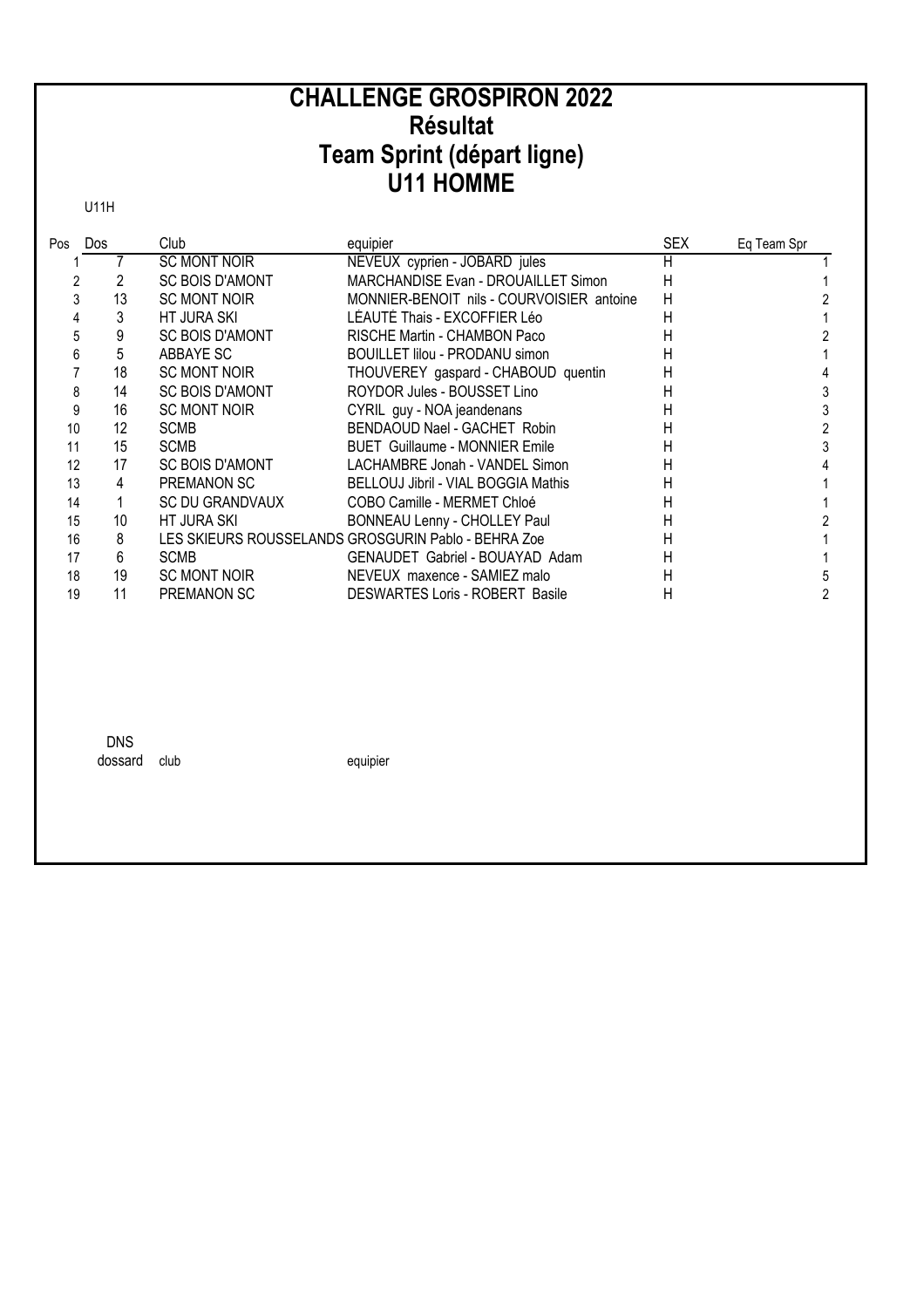#### **CHALLENGE GROSPIRON 2022 Résultat Team Sprint (départ ligne) U11 FEMME**

U11D

| Pos | Dos |    | Club                   | equipier                                                        | <b>SEX</b> | Eq Team Spr |
|-----|-----|----|------------------------|-----------------------------------------------------------------|------------|-------------|
|     |     | 33 | <b>SC DU GRANDVAUX</b> | <b>VERJUS Agathe - PETIT Alice</b>                              |            |             |
|     |     | 35 | SCMB                   | CUCHE Zélie - BAILLY SALINS Juliette                            |            |             |
|     |     | 32 | HT JURA SKI            | AUGÉ Jade - GUERRÉ Ina                                          |            |             |
|     |     | 40 | PREMANON SC            | ALVES Marine - MANTE Léane                                      |            |             |
|     |     | 31 | <b>SC BOIS D'AMONT</b> | MAURICE Apolline - ROGAZIK Zoe                                  |            |             |
| 6   |     | 34 |                        | LES SKIEURS ROUSSELANDS BIENAIME Nae -BONNEFOY-CLAUDET Wictoria |            |             |
|     |     | 36 | HT JURA SKI            | AUGÉ Ninon - GAUTHERET Souane                                   |            |             |
|     |     | 41 | PREMANON SC            | BERTRAND Louna - BARBUT MOREL Elsa                              |            |             |
| 9   |     | 38 | <b>SCMB</b>            | ER RAJY OUMEYMA - GUERITTE JUSTINE                              |            |             |
| 10  |     | 39 | HT JURA SKI            | SOULAGE Isaline - DOUSSOT Juliette                              |            |             |
|     |     | 37 |                        | LES SKIEURS ROUSSELANDS MARTIN Juliette -REBOUILLAT Louve       |            |             |

DNS dossard club equipier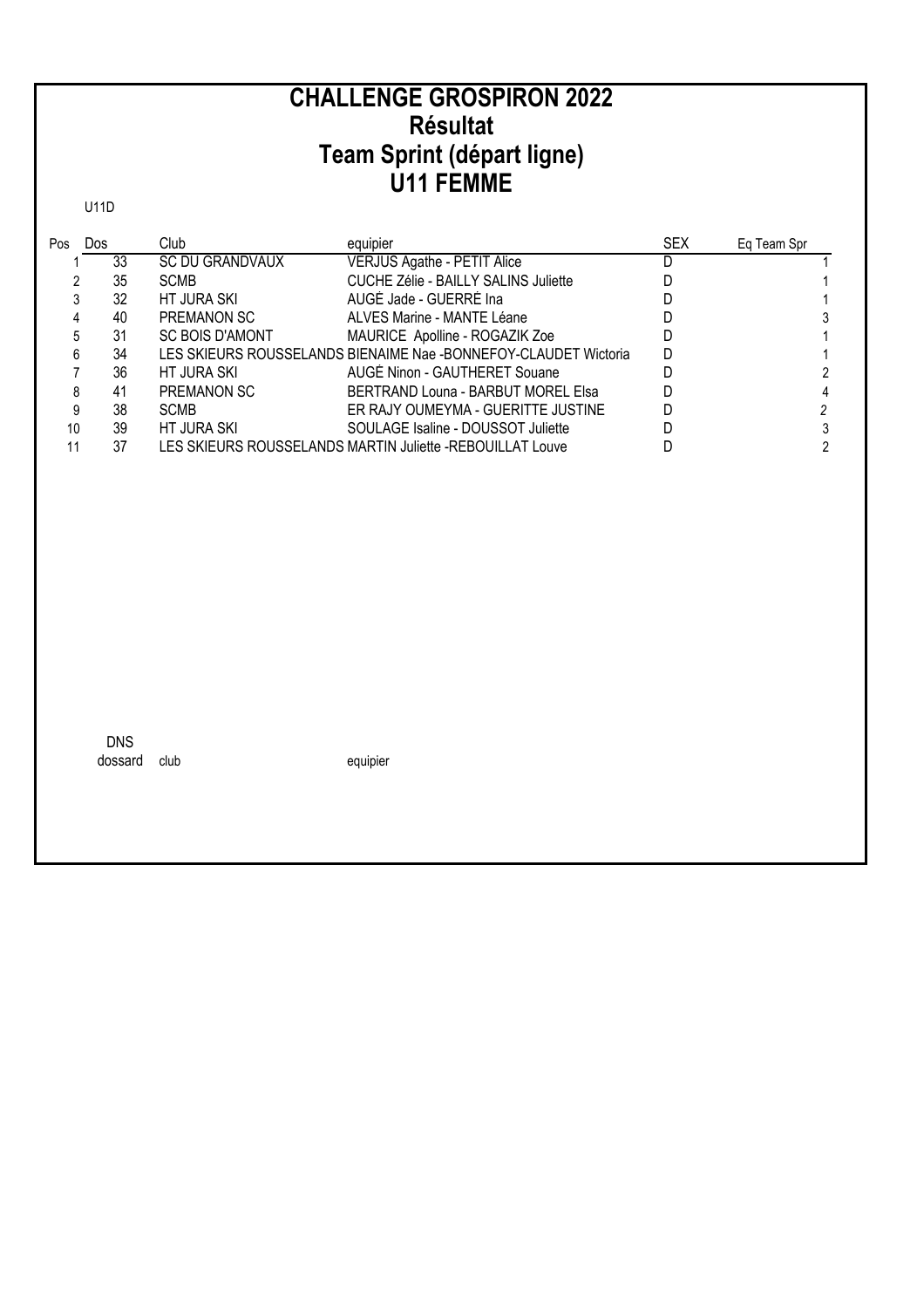# **CHALLENGE GROSPIRON 2022** Résultat Team Sprint (départ ligne)<br>U13 HOMME

**U13H** 

| Pos            | Dos        | Club                        | equipier                                                    | <b>SEX</b>     | Eq Team Spr             |
|----------------|------------|-----------------------------|-------------------------------------------------------------|----------------|-------------------------|
| 1              | 51         | <b>SC BOIS D'AMONT</b>      | VANDEL Mathéo - CART LAMY Léo                               | $\overline{H}$ |                         |
| 2              | 54         | PREMANON SC                 | ALVES Nael - FAIVRE Elio                                    | H              |                         |
| 3              | 52         | HT JURA SKI                 | <b>CREUZET Gaston - DE STRYKER Tiebe</b>                    | H              |                         |
| 4              | 63         | <b>PREMANON SC</b>          | CLOSSET Léo - BERTRAND Timothée                             | Η              | $\overline{c}$          |
| 5              | 68         | <b>US GIRON</b>             | BONNY edgar - THOMAS gaby                                   | Η              | 3                       |
| 6              | 59         | <b>SC MONT NOIR</b>         | COURVOISIER arthur - BAILLY BASIN eliot                     | Η              | 1                       |
| $\overline{7}$ | 62         | US GIRON                    | MILLEREAU robin - SUDAN jules                               | Η              | $\overline{\mathbf{c}}$ |
| 8              | 60         | <b>SC BOIS D'AMONT</b>      | VENET Loics - BAZIN Simon                                   | Η              | $\overline{a}$          |
| 9              | 61         | HT JURA SKI                 | <b>CORTINOVIS Oscar - GUIGUE Victor</b>                     | Η              | $\overline{2}$          |
| 10             | 67         | <b>HT JURA SKI</b>          | <b>BILLET Elouan - GUIENNET Mathis</b>                      | Η              | 3                       |
| 11             | 69         | PREMANON SC                 | BOBIN Emile - VIAL BOGGIA Yohan                             | H              | 3                       |
| 12             | 65         | <b>SC MONT NOIR</b>         | CHABOUD alexis - SCHMIDT ely                                | Η              | $\overline{2}$          |
| 13             | 64         | ABBAYE SC                   | MICHELLI arthur - DAVID antoine                             | Η              | $\overline{2}$          |
| 14             | 72         | <b>PREMANON SC</b>          | CHÉREAU Arthur - GRAS Malone                                | Η              | $\overline{4}$          |
| 15             | 55         | <b>SC DU GRANDVAUX</b>      | DAVID Lois - MAIRE Lilan                                    | Η              |                         |
| 16             | 56         | ABBAYE SC                   | CARTIER ange - BAYLE antonin                                | Η              |                         |
| 17             | 53         | <b>US GIRON</b>             | FRANCOIS noe - RETY marceau                                 | H              | 1                       |
| 18             | 74         | PREMANON SC/SC GEX          | <b>JUHEN Lucas - ELIEN Tom</b>                              | Η              | 6                       |
| 19             | 70         | ABBAYE SC                   | MONNET adam - SCHMITT mahe                                  | H              | 3                       |
| 20             | 73         | <b>PREMANON SC</b>          | <b>BRENIAUX Come - ROBERT Elie</b>                          | Η              | 5                       |
| 21             | 58         | <b>SCMB</b>                 | PERROT Seraphin - PERNET Roman                              | H              | 1                       |
| 22             | 66         | <b>SC BOIS D'AMONT/SCMB</b> | CHEDANE Mathys - DUGAS Jules                                | H              | 3                       |
| 23             | 57         |                             | LES SKIEURS ROUSSELANDS THOREMBEY Louis - NESZTLER Lou Anne | H              | 1                       |
|                |            |                             |                                                             |                |                         |
|                | <b>DNS</b> |                             |                                                             |                |                         |
|                | dossard    | club                        | equipier                                                    |                |                         |
|                | 71         | HT HURA SKI                 |                                                             |                |                         |
|                |            |                             |                                                             |                |                         |
|                |            |                             |                                                             |                |                         |
|                |            |                             |                                                             |                |                         |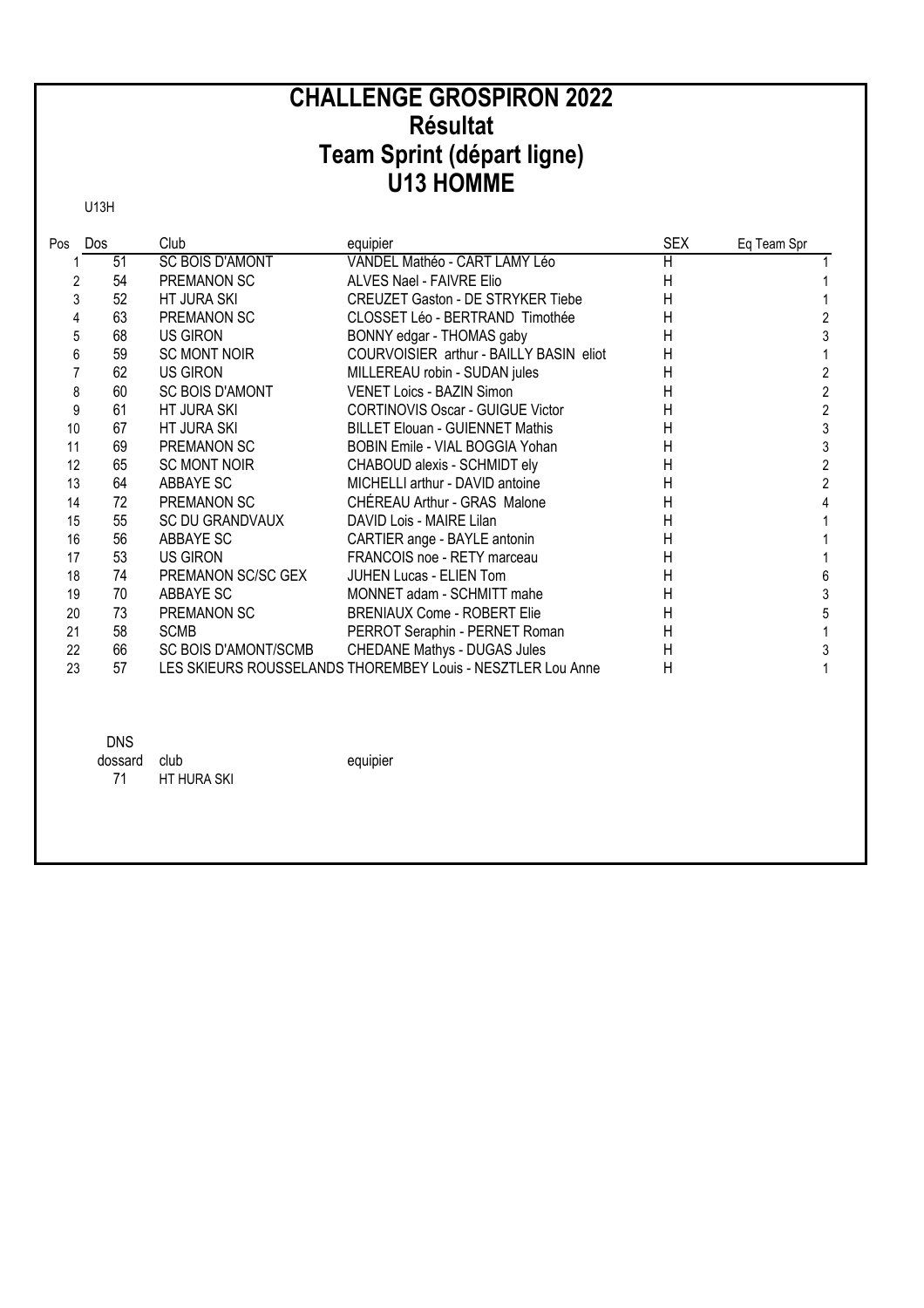#### **U13 FEMME CHALLENGE GROSPIRON 2022 Résultat Team Sprint (départ ligne)**

U13D

| Pos | Dos |    | Club                   | equipier                                      | <b>SEX</b> | Eq Team Spr |
|-----|-----|----|------------------------|-----------------------------------------------|------------|-------------|
|     |     | 83 | <b>PREMANON SC</b>     | DURAND Romane - DESMARIS Cathy                | D          |             |
|     |     | 81 | <b>SC BOIS D'AMONT</b> | <b>BOURGEOIS Gabrielle - MARCHANDISE Lena</b> |            |             |
|     |     | 91 | ABBAYE SC              | DUPARCHY isalyne - PASTEUR emeline            |            |             |
|     |     | 84 | <b>SC MONT NOIR</b>    | MICHAUD laure - NEVEUX faustine               |            |             |
|     | 5   | 88 | SC DU GRANDVAUX        | JEUNET Nora - JACKIW Margot                   |            |             |
|     | 6   | 90 | <b>SC MONT NOIR</b>    | MOREL jade - GUY laura                        |            |             |
|     |     | 87 | PREMANON SC            | <b>JAILLET Victoire - GARDETTE Liv</b>        |            |             |
|     |     | 89 | <b>SC MONT NOIR</b>    | THOUVEREY lison - MOREL clemence              |            |             |
|     |     | 86 | HT JURA SKI            | DOUSSOT Candice - SOULAGE Suzon               |            |             |
| 10  |     | 85 | <b>SC BOIS D'AMONT</b> | CHEVASSUS Clarisse - GALLOIS Emma             |            |             |

DNF dossard club equipier 82 HT JURA SKI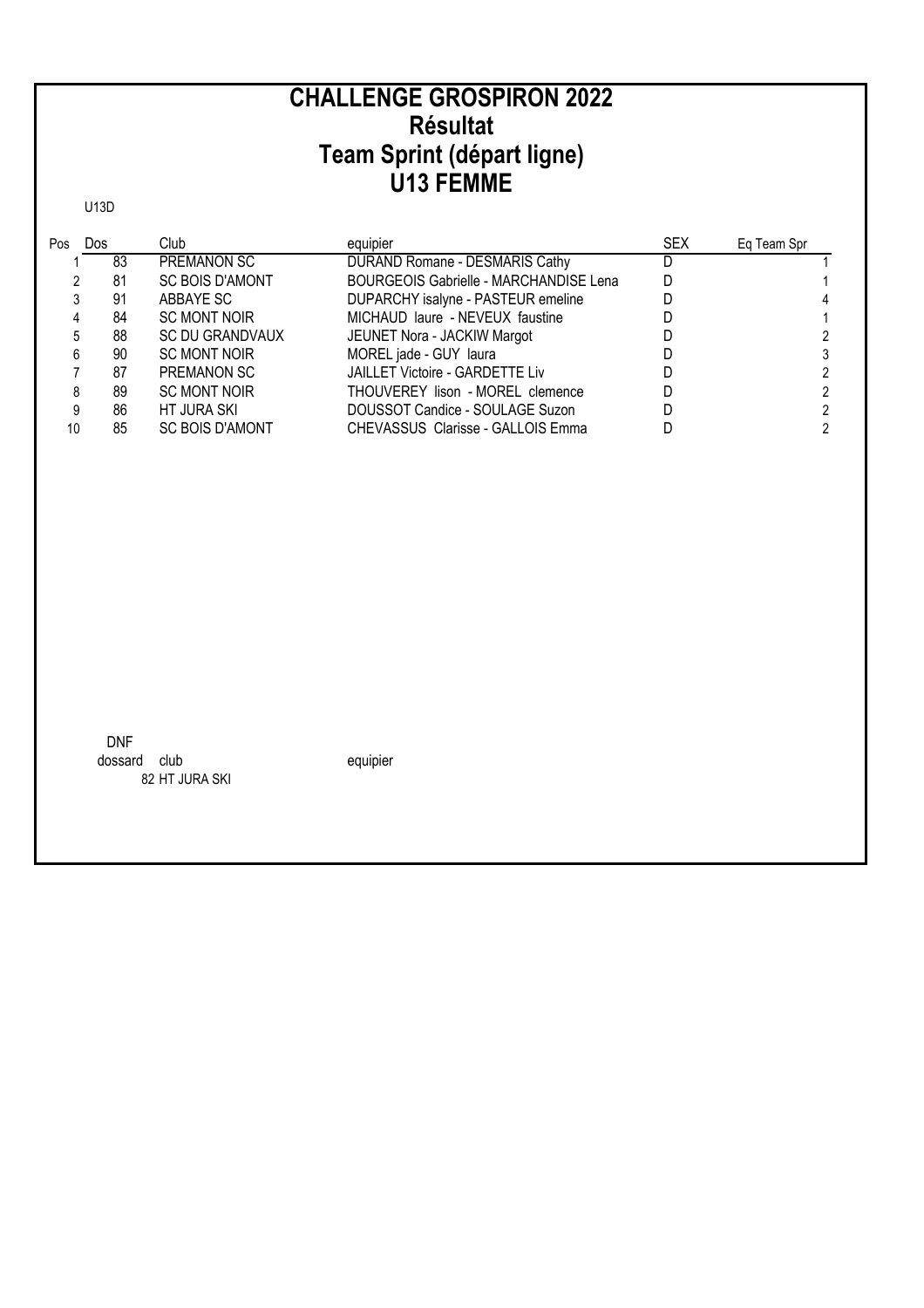## **CHALLENGE GROSPIRON 2022 Résultat** Team Sprint (départ ligne)<br>U15-U17 HOMME

U15-U17H

| Pos | Dos | Club                   | equipier                                                 | <b>SEX</b>   | Eq Team Spr |
|-----|-----|------------------------|----------------------------------------------------------|--------------|-------------|
|     | 131 | ABBAYE SC              | ROB hugo - BOUILLET enzo                                 | H            |             |
|     | 125 | <b>SCMB</b>            | BUETAntoine - BUNOD Joachim                              | $\mathsf{H}$ |             |
| 3   | 123 | <b>SC DU GRANDVAUX</b> | LOMBARD Cyril - CERUTTI Mathéo                           | Η            |             |
| 4   | 122 | PREMANON SC            | BOHARD Léandre - GARDETTE Arthur                         | H            |             |
| 5   | 126 | <b>SC MONT NOIR</b>    | BAILLY BASIN lucas - COURVOISIER noe                     | Н            |             |
| 6   | 130 | <b>SC DU GRANDVAUX</b> | LARGER Lois - BOUILLET Tom                               | Η            |             |
|     | 129 | PREMANON SC            | BARBUT MOREL Léo - GRENIER Paul                          | $\mathsf{H}$ |             |
| 8   | 121 | <b>SC BOIS D'AMONT</b> | JEANNEROD Thomas - BAZIN Thibaut                         | H            |             |
| 9   | 133 | HT JURA SKI            | PONARD Nathan - GUIENNET Nathan                          | H            |             |
| 10  | 124 |                        | LES SKIEURS ROUSSELANDS CHAIGNARD Lucas - GREBIL Maxence | H            |             |
| 11  | 138 | HT JURA SKI            | <b>GROS Vincent - VERNEREY Amaury</b>                    | $\mathsf{H}$ |             |
| 12  | 141 | HT JURA SKI            | SOULAGE Félicien - MARGREITHER Thibaut                   | н            | 5           |
| 13  | 135 | PREMANON SC            | <b>GRAS Iloan - BERRY JOURDANT Charly</b>                | H            |             |
| 14  | 128 | HT JURA SKI            | VERNEREY Manech - GAUDILLÈRE Martin                      | H            |             |
| 15  | 142 | HT JURA SKI            | <b>BILLET Samuel - CLERC Alexis</b>                      | н            | 6           |
| 16  | 132 | <b>SC MONT NOIR</b>    | COURVOISIER baptiste - BLONDEAU jules                    | н            |             |
| 17  | 127 | SC BOIS D'AMONT/RISOUX | JANIER Tom - PIGNOLLET William                           | н            |             |
| 18  | 139 | PREMANON SC            | COUVAL Justin - ELIEN Hugo                               | $\mathsf{H}$ |             |
| 19  | 134 | US GIRON               | VACHER remi - CHOUTKOFF thomas                           | H            |             |
| 20  | 140 | ABBAYE SC              | DEMARLE malo - NEVERS aymeric                            | H            | 4           |

equipier

#### **DNS**

| dossard club |                        |
|--------------|------------------------|
| 136          | <b>SC DU GRANDVAUX</b> |
| 137          | ABBAYF SC              |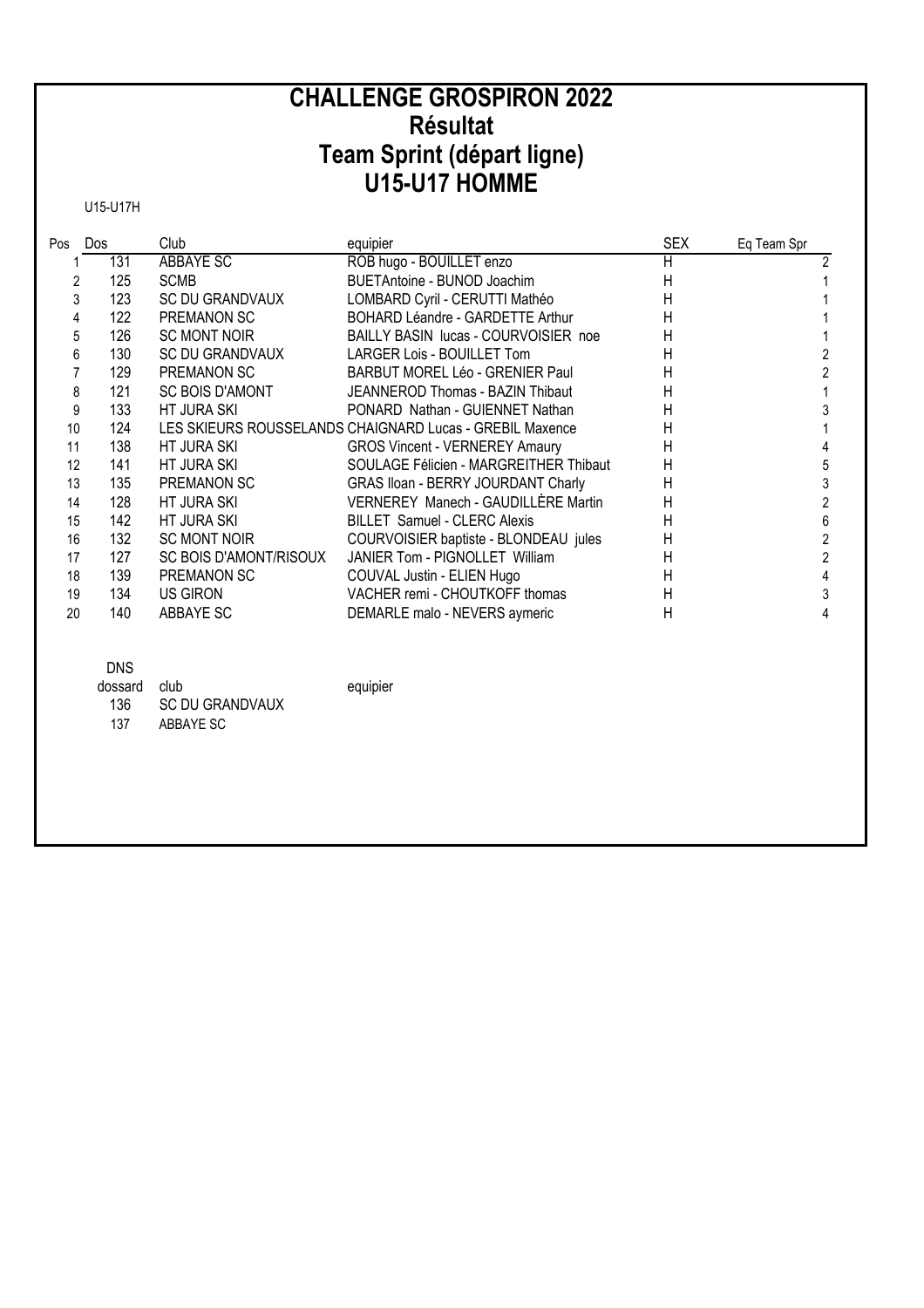# **CHALLENGE GROSPIRON 2022 Résultat** Team Sprint (départ ligne)<br>U15-U17 FEMME

U15-U17D

| Pos | Dos | Club                   | equipier                                                     | <b>SEX</b> | Eg Team Spr |
|-----|-----|------------------------|--------------------------------------------------------------|------------|-------------|
|     | 164 | <b>PREMANON SC</b>     | COUVAL Marguerite - BRENIAUX Gaétane                         |            |             |
|     | 165 | SC DU GRANDVAUX        | JEUNET Jeannie - GRAND Oksana                                |            |             |
|     | 173 | <b>SC DU GRANDVAUX</b> | <b>BOUILLET Louna - BOUVERET Elisa</b>                       |            |             |
| 4   | 172 | <b>SC DU GRANDVAUX</b> | <b>LANCON Adoline - FUMEY Nora</b>                           |            |             |
|     | 162 | HT JURA SKI            | MARGREITHER Agathe - CLERC Mélina                            |            |             |
| 6   | 161 | <b>SC BOIS D'AMONT</b> | CART LAMY Lisa - DOGLIO Angele                               |            |             |
|     | 170 | US GIRON               | MILLEREAU anna - THOMAS rose                                 |            |             |
| 8   | 166 | ABBAYE SC              | CAMELIN laura - BOUILLET elsa                                |            |             |
| 9   | 174 | SC DU GRANDVAUX        | MANZONI Léna - VEJUS Eline                                   |            |             |
| 10  | 167 |                        | LES SKIEURS ROUSSELANDS MARTIN Alice - BAILLY-SALINS Melissa |            |             |
| 11  | 171 | PREMANON SC            | DURAND Elsa - LESAGE Norah                                   |            |             |
| 12  | 163 | US GIRON               | DAUVERCHAIN milly - CHOUTKOFF adeline                        |            |             |
| 13  | 168 | <b>SCMB</b>            | <b>GRENIER BOLEY Eva - BAILLY SALINS Line</b>                |            |             |
| 14  | 169 | <b>SC BOIS D'AMONT</b> | MOREAUX Zoé - MAURICE Valentine                              |            |             |

**DNS** dossard club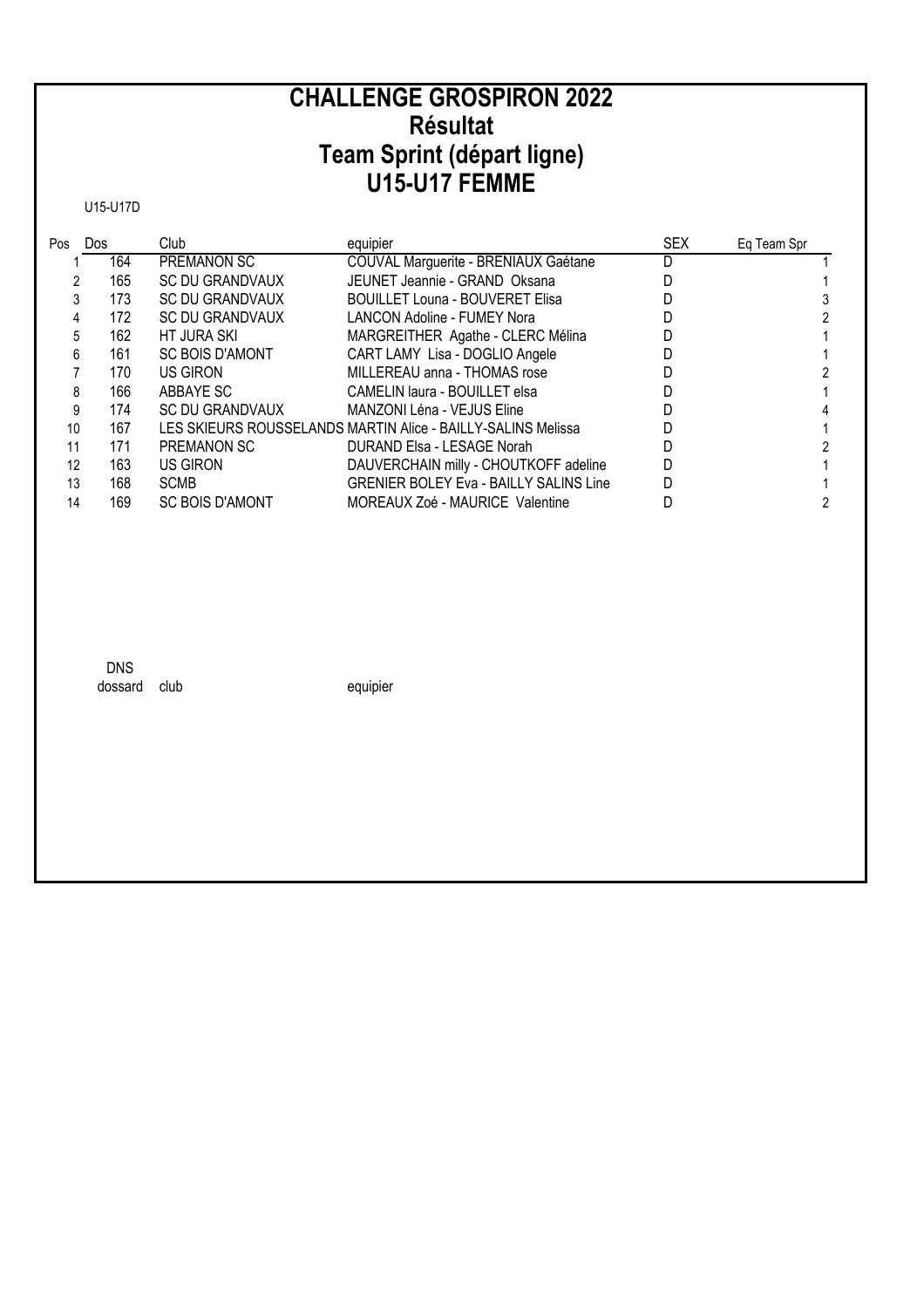## **CHALLENGE GROSPIRON 2022 Résultat** Team Sprint (départ ligne)<br>SENIOR U20 HOMME

U20-SENH

| Pos | Dos | Club                   | equipier                                                | <b>SEX</b> | Eq Team Spr |
|-----|-----|------------------------|---------------------------------------------------------|------------|-------------|
|     | 110 |                        | LES SKIEURS ROUSSELANDS MOREL Victor - BERTHET Nicolas  | н          |             |
|     | 105 | ABBAYE SC              | PASTEUR pierrick - HUYGHE mathis                        | Н          |             |
|     | 102 | HT JURA SKI            | RAFFIN Léo - MILLET Antoine                             | н          |             |
| 4   | 104 | <b>SC DU GRANDVAUX</b> | <b>GRAPPE Matthias - BANHEGYI Titouan</b>               | н          |             |
| 5   | 111 | <b>SCMB</b>            | <b>GLAVIEUX Gustave - BUET Pierre-Loic</b>              | н          |             |
| 6   | 114 | HT JURA SKI            | SCHMITT Milo - REBOULET Tom                             | н          |             |
|     | 108 | <b>SC MONT NOIR</b>    | SAINTOT matheo - POGOSIAN seroja                        | н          |             |
| 8   | 112 | <b>SC MONT NOIR</b>    | THOUVEREY sylvain - NEVEUX yohann                       | н          |             |
| 9   | 109 | HT JURA SKI            | MARTINET Téo - PROST Maxence                            | Н          |             |
| 10  | 101 | <b>SC BOIS D'AMONT</b> | TOURNIER Mattis - TOURNIER Tod                          | н          |             |
| 11  | 107 | <b>SCMB</b>            | TAGLIONE Mattéo - PAGET John                            | Н          |             |
| 12  | 115 | HT JURA SKI            | VINCENT Adrien - SAVOIE Gaston                          | Н          |             |
| 13  | 103 | PREMANON SC            | LACROIX Morgan - VINCENT Lucas                          | Н          |             |
| 14  | 116 | HT JURA SKI            | <b>GRENARD Maxime - JANVIER Lois</b>                    | Н          |             |
| 15  | 106 |                        | LES SKIEURS ROUSSELANDS TINGUELY Maxime - TINGUELY Marc | H          |             |
| 16  | 113 | SC DU GRANDVAUX        | <b>GRAND</b> Julien - CHOUARD Lola                      | н          |             |

**DNS** dossard club